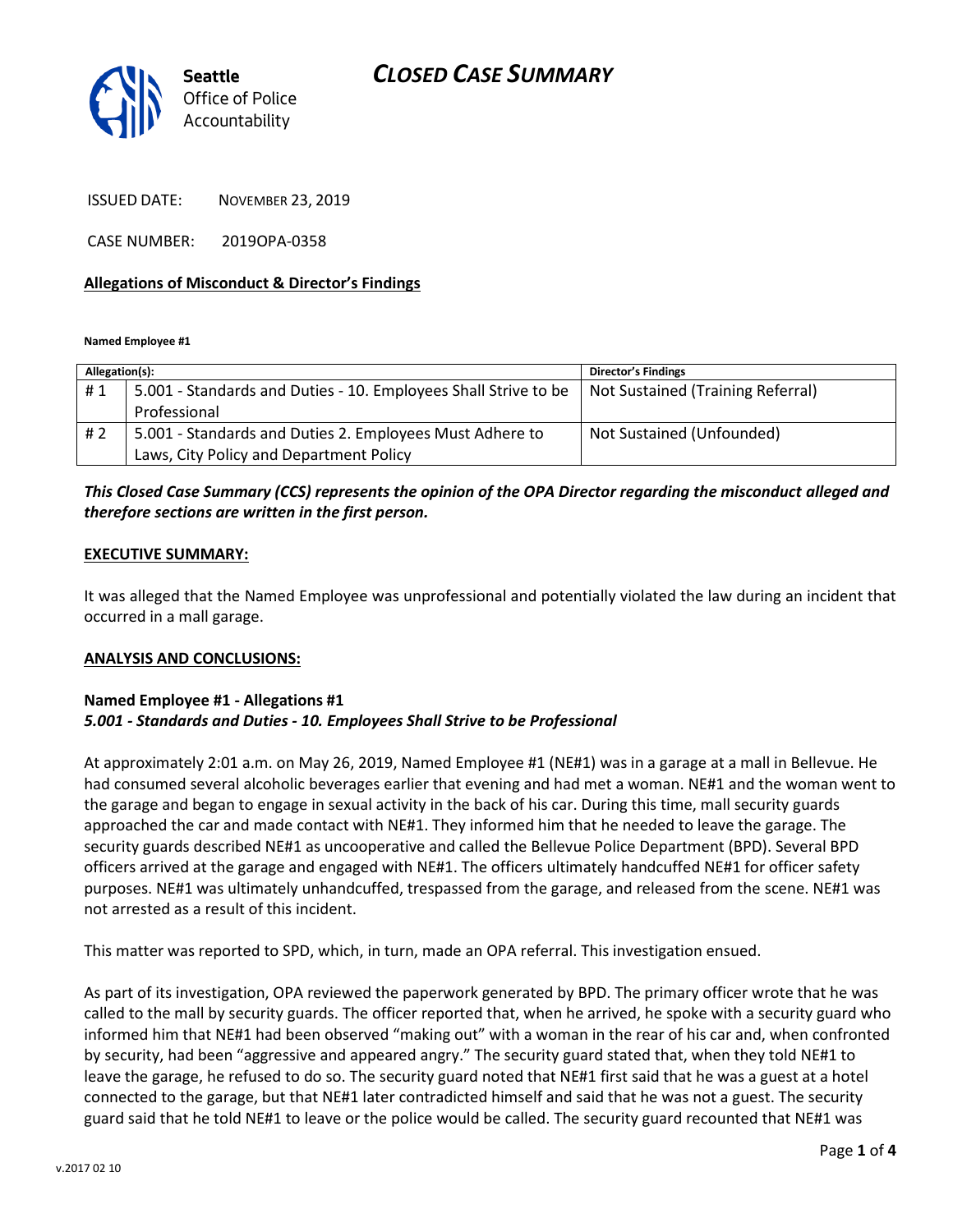

## *CLOSE CASE SUMMARY*

OPA CASE NUMBER: 2019OPA-0358

about to go into the elevator to the hotel, but instead walked to a freight elevator and went to an area limited to authorized personnel.

The primary officer documented that he located NE#1 in the restricted area. He wrote that, when he contacted NE#1, NE#1 put his hands in his pockets. The primary officer stated that he then asked NE#1 why he was still remaining in the garage when he had been asked to leave. NE#1 said that he had been trying to leave and then, according to the primary officer, took several steps forward with his arms and hands outstretched. The primary officer put his hand up, placed it on NE#1's chest, and told him to move back. NE#1 did so and then placed his hands back into his pockets. The primary officer, fearing for his safety, asked NE#1 to take his hands out of his pockets and NE#1 said that he did not have to. The primary officer then made the decision to handcuff NE#1 for safety reasons. The primary officer reported that he could smell the odor of alcohol on NE#1 and asserted his belief that NE#1 was intoxicated.

The primary officer documented that NE#1 then stated that he was a police officer and was armed. Another officer located and removed the firearm. The officers confirmed that NE#1 was a police officer. NE#1 was then trespassed from the location by mall security. NE#1 was unhandcuffed, his firearm was returned to him, and he was permitted to leave the scene.

OPA also obtained and viewed the garage security video. The video showed security guards approaching NE#1 with what appears to be a trespass admonishment. NE#1 seemed to refuse the admonishment. Multiple other guards arrived and interacted with NE#1. During that time, he was animated and gestured with his hands. A second video showed BPD officers arriving at the restricted area and making contact with NE#1. The video indicated that NE#1 walked towards an officer with his hands up and out in front of him. NE#1 moved back and spoke to the officer. During that time, he gestured with one of his hands, pointing in various directions. While speaking with the officer, NE#1 kept his hand out and continued to gesture. The officer then quickly approached NE#1, turned him around, and placed him into handcuffs. NE#1 remained handcuffed while other officers arrived at the scene. NE#1 was detained for a period of time. He was then issued a citation by mall security, was unhandcuffed, and was permitted to leave the scene.

OPA further interviewed one of the mall security guards, the primary officer, and NE#1. The mall security guard recalled that NE#1 was "argumentative and uncooperative," but stated that NE#1 was "not entirely hostile." The security guard said that BPD was called when NE#1 would not leave. The security guard believed that, at one point, NE#1 balled his fist while speaking with BPD officers.

The primary officer recalled that NE#1 was intoxicated and "aggressive." He stated that he regularly works with drunk individuals at bar closing and that NE#1 was more aggressive than the norm. Specifically, the primary officer said that one out of ten individuals acts like NE#1 did. The primary officer said that he does not hesitate to place people into handcuffs when he is worried about his safety and when they act aggressively. The primary officer said that, during this incident, NE#1 did not ask for special treatment due to his status as a police officer. The primary officer confirmed that NE#1 was never placed under arrest and that he did not have probable cause to arrest NE#1 for any criminal offense.

Lastly, OPA interviewed NE#1. NE#1 affirmed that he was with a woman in the rear of his car when he was contacted by mall security. He acknowledged that this was embarrassing, and that mall security had a legitimate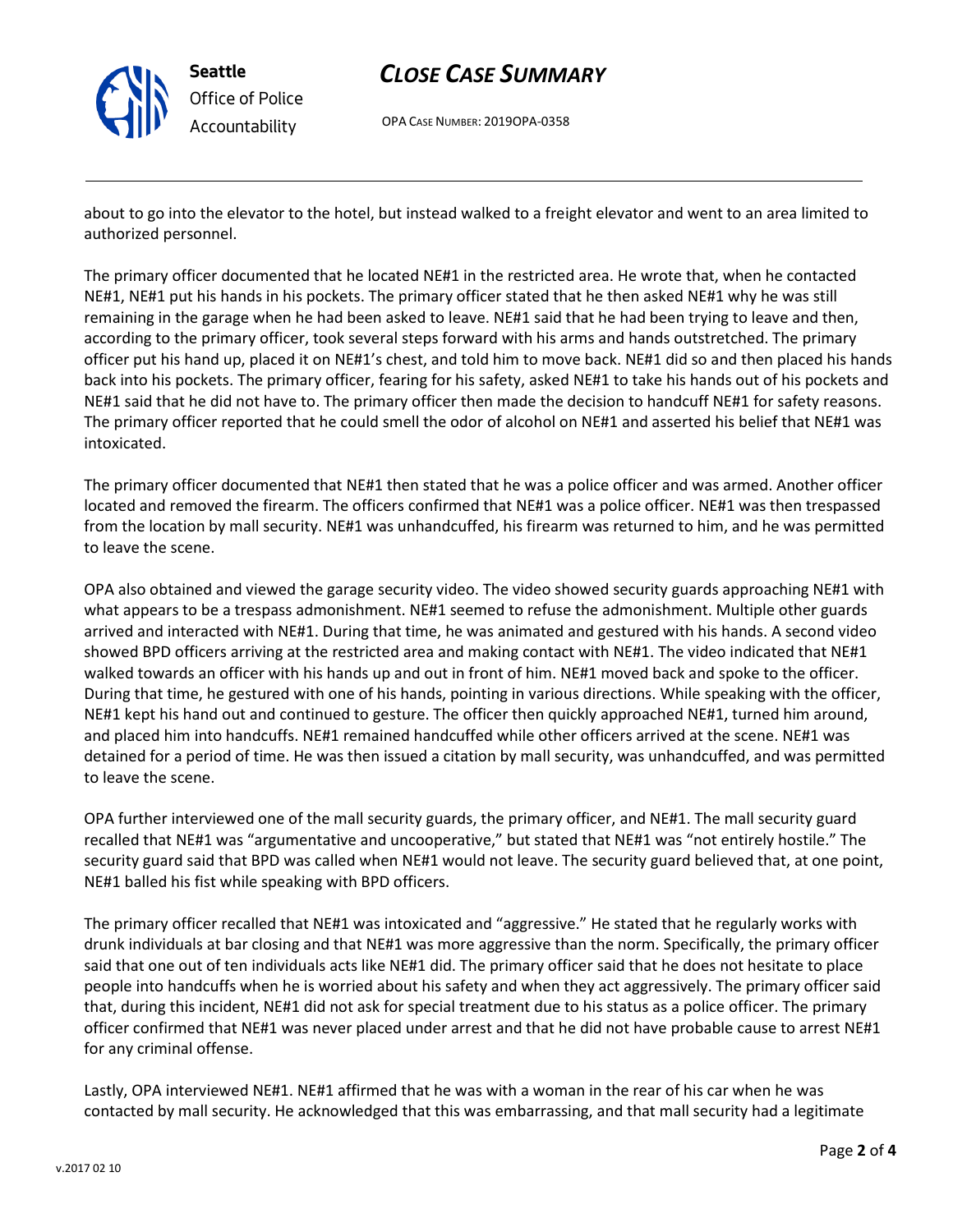

**Seattle** *Office of Police Accountability*

# *CLOSE CASE SUMMARY*

OPA CASE NUMBER: 2019OPA-0358

basis to ask him to leave the premises. He stated that, while the security guards told him that he needed to leave, he was too intoxicated to drive. NE#1 was then told that, if he left his car, it would be impounded. He felt that this was unreasonable. He engaged with mall security for a period of time until a supervisor arrived. NE#1 spoke with the supervisor and agreed to leave. He stated that the mall garage was confusing, and he ended up taking the wrong elevator.

NE#1 recalled that, at that point, he was contacted by BPD officers. He said that he had his hands in his pockets and he took them out and walked towards the BPD officers. He recalled that an officer told him to walk towards the officer with his hands up. He did so and, at that time, he was turned around and placed into handcuffs. NE#1 remembered that he began laughing because he thought situation was so ridiculous and because he was trying to comply with what the officers directed him to do.

NE#1 said that he began to question why the officers had handcuffed him and what their basis was for believing that he was a safety risk. NE#1 said that officers also began going through his pockets and he told them that they could not do that. He said to them that he felt the detention was turning into an arrest and the officers told NE#1 that he was not under arrest. NE#1 disclosed that he was a police officer and that he was carrying a firearm. The firearm was located and taken from him. After a period of time, he was cited, released, and he left the garage.

NE#1 told OPA that he believed that the BPD report was inaccurate. He did not feel that he presented a safety risk at any time to BPD officers. NE#1 also felt that the incident was handled inappropriately by BPD and that, since he was clearly trying to leave the mall garage, they should have just let him continue doing so rather than detain him.

NE#1 denied that his behavior was unprofessional. He stated that he was simply trying to defend his property (his car). He said that he tried to have reasonable conversations with the security guards and the BPD officers but that, when he called out things they were doing incorrectly, they did not like that. NE#1 further denied that he acted contrary to law and said that the trespass was a civil issue.

SPD Policy 5.001-POL-10 requires that SPD employees "strive to be professional at all times." The policy further instructs that "employees may not engage in behavior that undermines public trust in the Department, the officer, or other officers." (SPD Policy 5.001-POL-10.) The policy further states the following: "Any time employees represent the Department or identify themselves as police officers or Department employees, they will not use profanity directed as an insult or any language that is derogatory, contemptuous, or disrespectful toward any person." (*Id*.) Lastly, the policy instructs Department employees to "avoid unnecessary escalation of events even if those events do not end in reportable uses of force." (*Id*.)

Based on a review of the totality of the evidence, OPA believes the question of NE#1's professionalism to be a close call. Ultimately, however, OPA concludes that NE#1's conduct did not violate policy. OPA reaches this determination for four main reasons. First, NE#1 was off duty at the time and his conduct was attenuated from his professional responsibilities. NE#1 did not hold himself out to be a police officer during the incident and did not identify himself as such until after he was already detained. Second, while he was handcuffed, NE#1 was not actually arrested. Moreover, while the handcuffing was based on officer safety concerns held by the primary officer, whether such concerns were actually warranted is unclear from the video. While the video shows NE#1 gesturing with his hands and holding his hands up, it does not provide a full view of the incident and does not conclusively establish that NE#1 acted in a threatening manner. Third, NE#1 did not actually make physical contact with any of the security